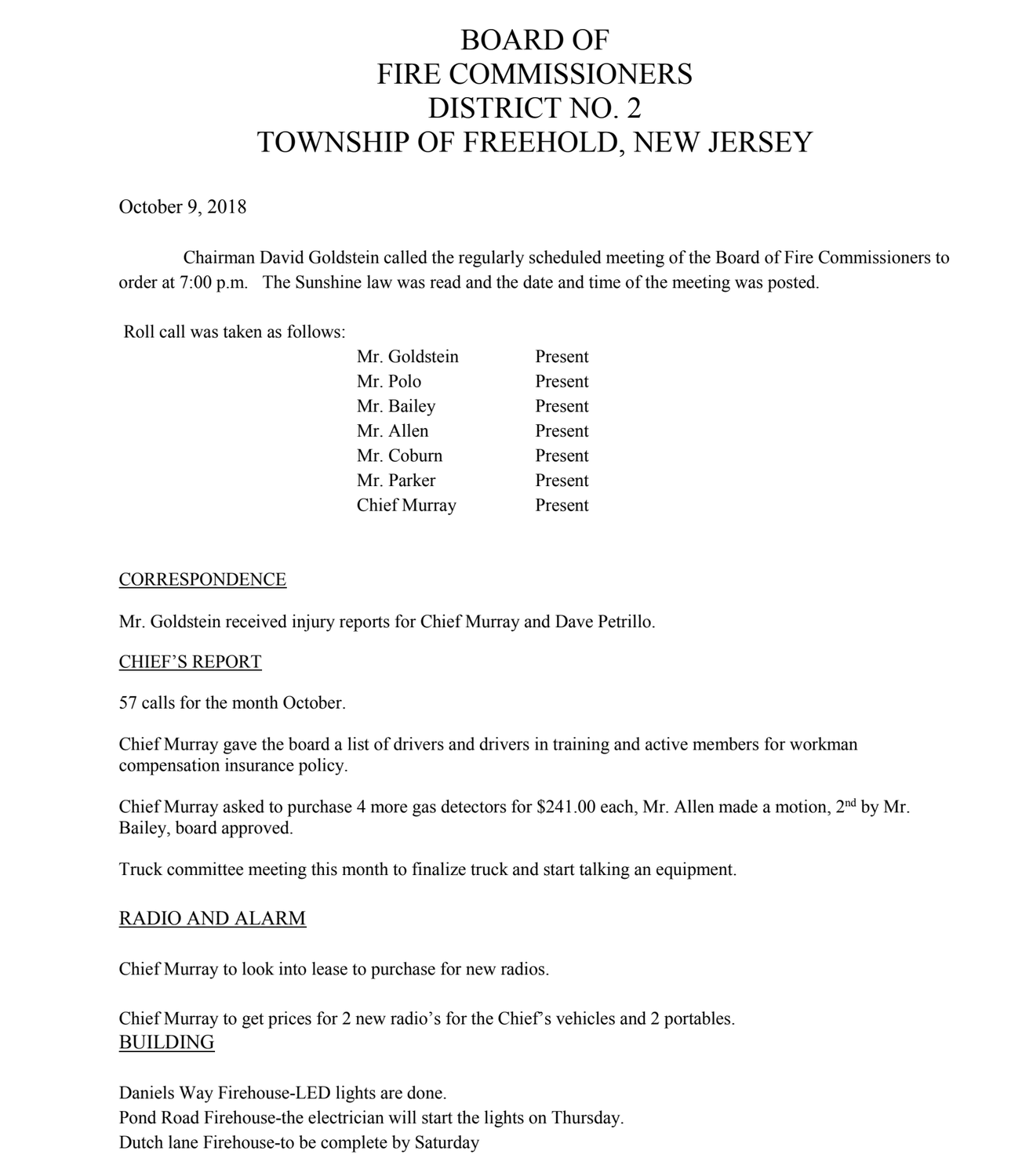Mr. Polo along with Ocean Securities did an inspection of the camera's and fire detectors at all firehouses. The following needs to be fixed:

Pond Road Firehouse-hard drive for the camera system in the amount of \$156. Dutch land Firehouse-camera replace in the engine room for \$450. The heat detectors in the bathroom, kitchen and basement need to be replaced, and 2 WB smoke detectors in the Chiefs office and commissioner's office for the amount of \$1,140.00

Daniels Way the septic work is done.

Pond Road is still being worked on.

Dutch lane firehouse generator room door and electric louvers need to be replaced.

# INSURANCE

Received a claim from Amtrust W/C for Dave Petrillo's medical issue at the monthly drill.

### MAINTENANCE

U.L re-inspection for 16-2-90 was completed and sent to UL, we now have a 2018 certificate of compliance on the ladder truck.

We have an appointment on 16-2-90 to modify and repair the hose bed slide out tray that was damaged last fire, discussion with the board on the modifications and board agreed to move forward.

Commissioner Bailey contacted Paris from Fire and Safety to inquire when the PM services will be done, Paris advised that he is backed up and will start by the 3<sup>rd</sup> week of October.

#### NEW BUSINESS

Bill Newberry a Certified Qualified Purchasing Agent, present to the board his services and how they would benefit from his services. The commissioners would like him to come back at the December meeting to discuss further.

# OLD BUSINESS

Mr. Allen will be setting up fingerprinting.

The line officers need to discuss the type of new Chief's vehicle and equipment needed, this need to be done by next meeting.

Chief Murray asked to buy 9 signs totaling \$72.00 to put on '75, '76, and '77 designating where the medic bag and O2 are located. Board Approved.

# TREASURER

Mr. Polo received and deposited, 3<sup>rd</sup> quarter tax payment from Freehold Township in the amount of \$300,811.00.